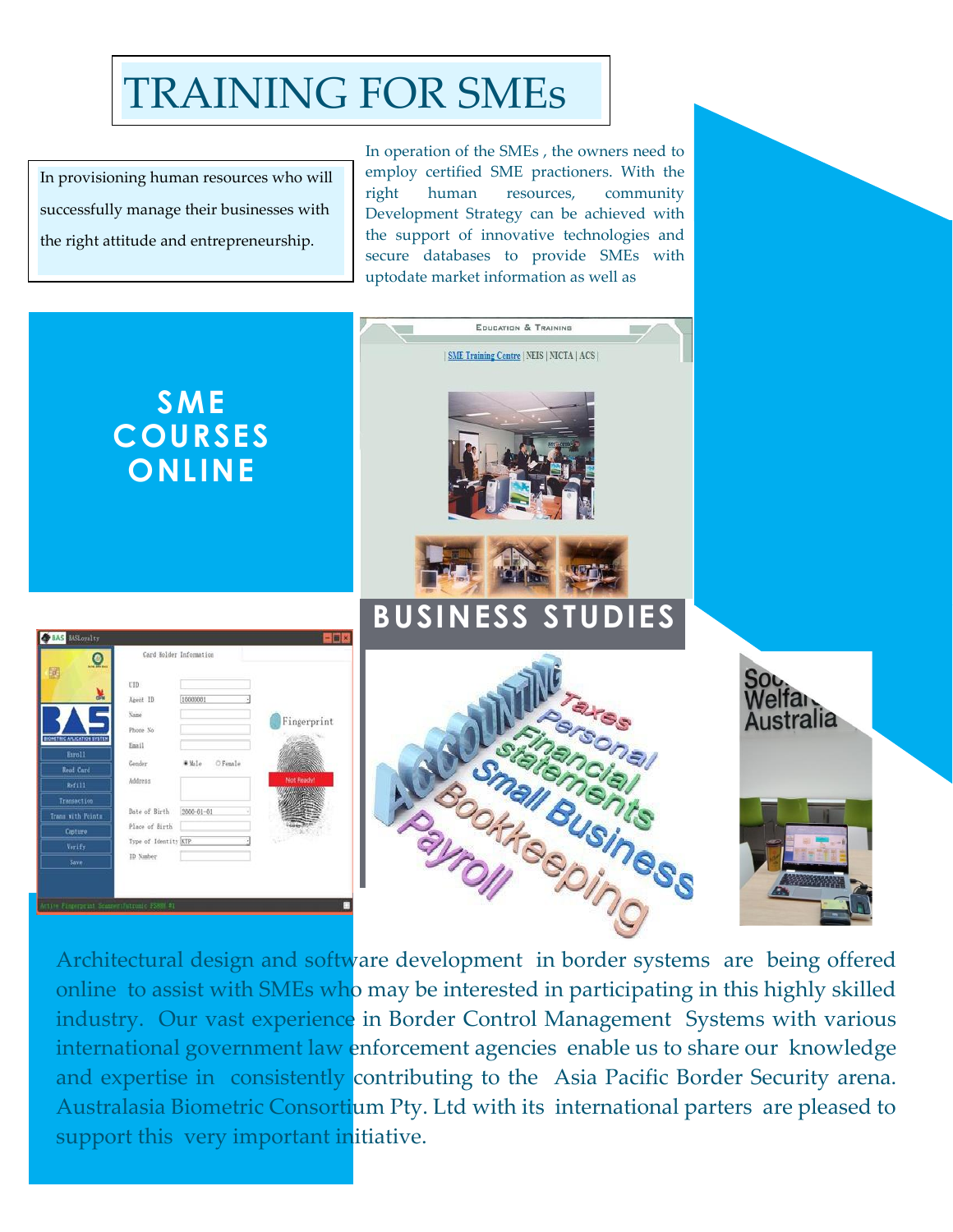# **CERTIFICATION**



## **Business Leadership & Management**

### Personal Mastery Development Module

- Solid Individual Personality Development
- Time Management
- Report Writing and Business Proposal
- SME Management and In-Country Regulation Compliance

### Leadership Mastery Development Modules

- Leadership Management of Small and Medium Enterprises – Basic Level
- Leadership Management of Small and Medium Enterprises – Advance Level
- **Effective Communication and Negotiation**
- The Prime Service Practices Basic Level
- The Prime Service Practices Advance Level
- Creativity and Innovative Practices of SME Management – Basic Level
- Creativity and Innovative Practices of SME Management – Advance Level

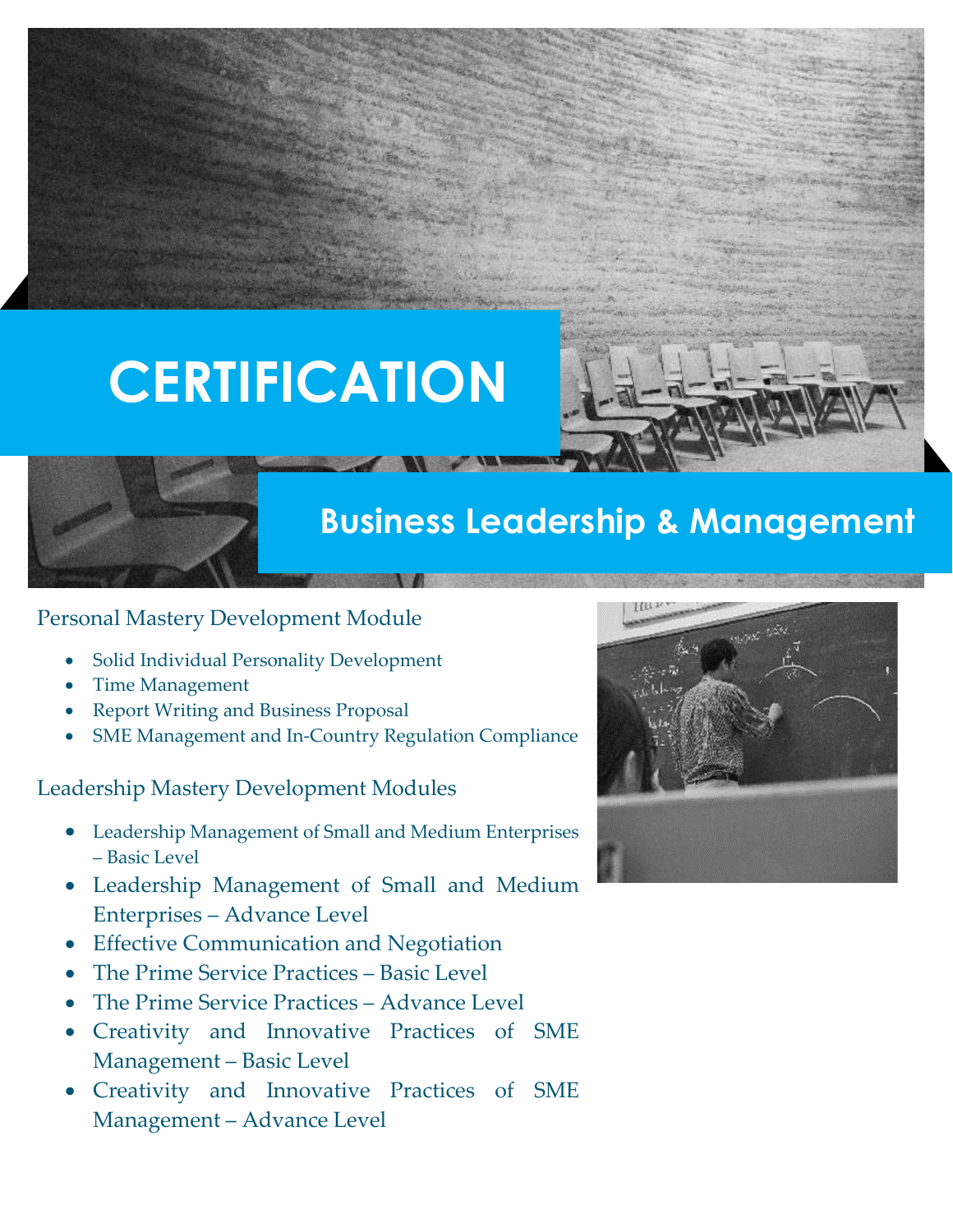# Business **Mastery Practices**

## Business Mastery Development Modules

- Import and Export Knowledge Basic Level
- Import and Export Knowledge Advanced Level
- Financial Business and Budgetting for SME Basic Level
- Financial Business and Budgetting for SME Advance Level
- Accounting & Booking for SME Basic Level
- Accounting & Booking for SME Advanced Level
- Marketing Research and Survey Basic Level
	- o Introduction to operating computer Basic Level
	- o Introduction to operating computer Advance Level
	- o Introduction to email & Internet Basic Level
	- o Introduction to email & Internet Advance Level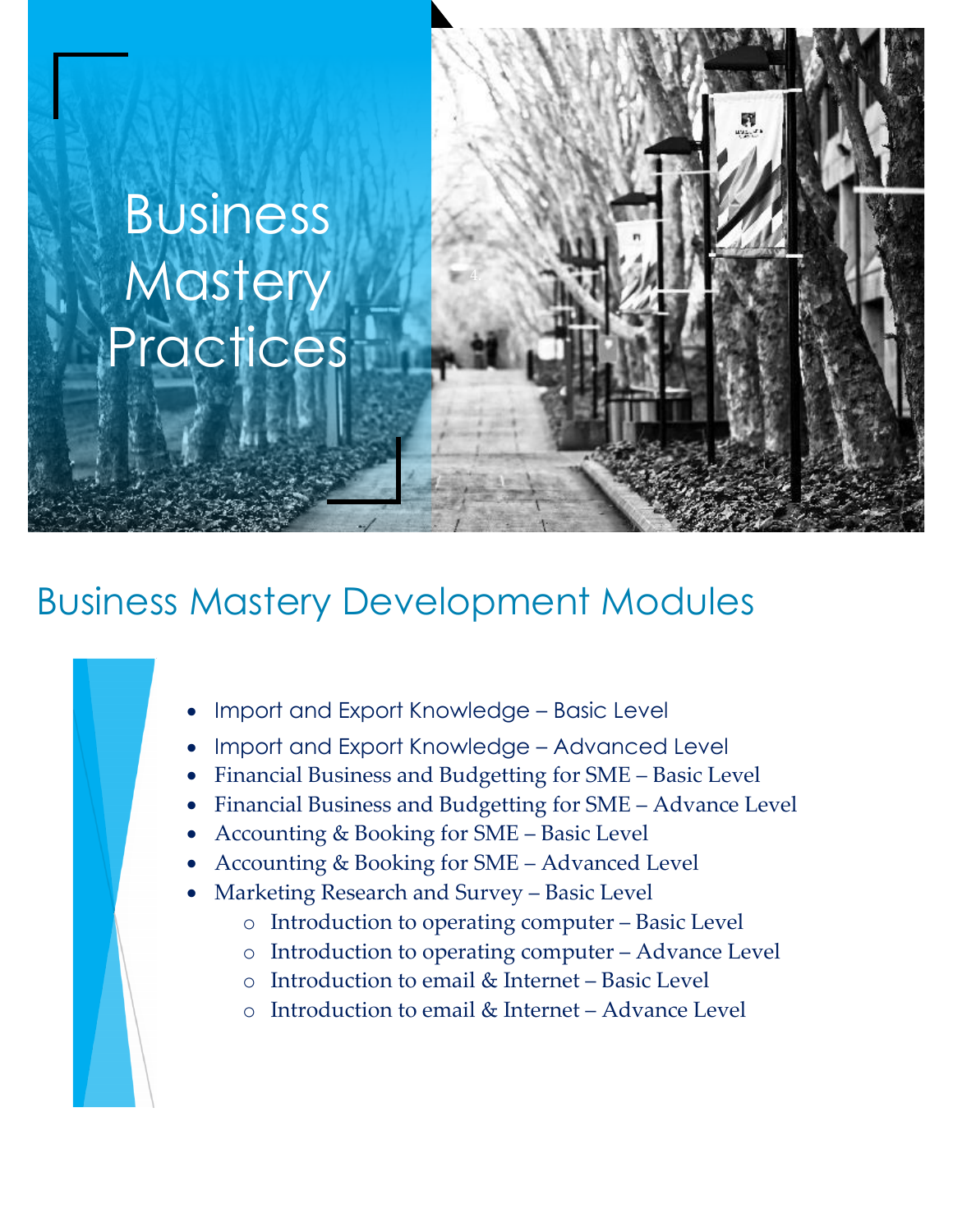### **Business Masterry Development Modules**

- Database and Information System
- Development of Production Technology Basic Level
- Development of Production Technology Advance Level
- Enterpreneurship Development –
- Marketing Strategy and Promotion for SME Basic Level
- Marketing Strategy and Promotion for SME Advance Level
- Operational Management of SME
- Human Resource Development for SME Basic Level
- Human Resource Development for SME Advance Level
- Partnership Development & Technique
- English Language Basic Level
- English Language Advance Level
- Qualtiy Assurance Management Basic Level
- Qualtiy Assurance Management Advance Level
- ISO Certification Program
- Economics & Policy Development for SME
- Business Mastery Development by Industry Sectors
	- o Agriculture
		- **·** Fishery
		- **Timber**
	- o Manufacturing
	- o Service and Financial Industry
	- o Tourism